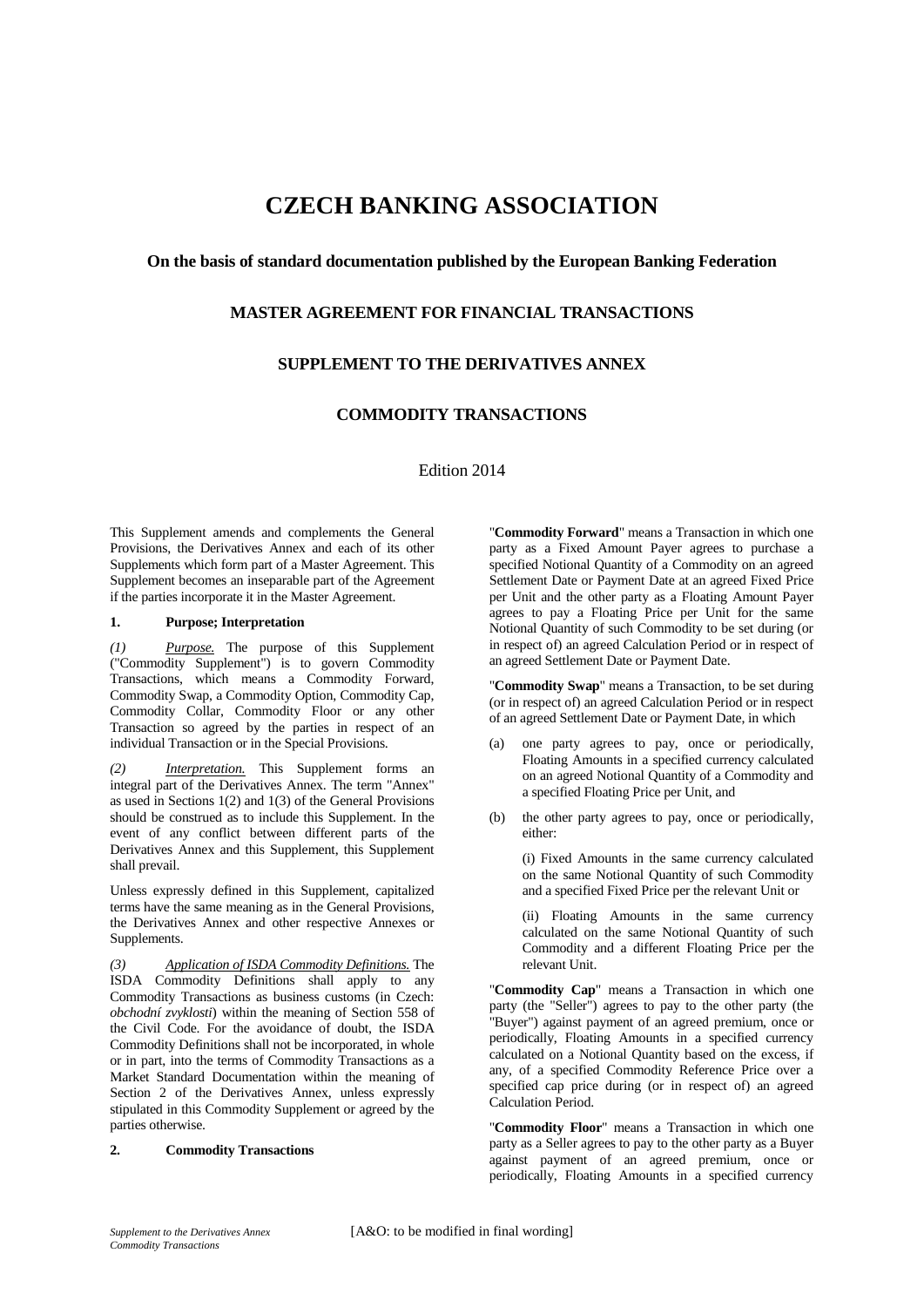calculated on a Notional Quantity based on the excess, if any, of a specified floor price over a specified Commodity Reference Price during (or in respect of) an agreed Calculation Period.

"**Commodity Collar**" means a Transaction combining a Commodity Cap and a Commodity Floor, in which one party as the Seller of Commodity Collar is the Seller under a Commodity Cap and simultaneously the Buyer under a Commodity Floor and the other party as the Buyer of Commodity Collar is the Buyer under the Commodity Cap and simultaneously the Seller under the Commodity Floor.

"**Commodity Option**" means an Option Transaction concerning a Commodity in which the Seller grants to the Buyer (in consideration for a Premium payment) the right to cause Seller to pay Buyer the Cash Settlement Amount, if any, in respect of that Transaction on a Settlement Date or any other contingent right or rights specified in the Section 1(1) of Options Supplement or related Confirmation.

#### **3. Definitions**

#### *(1) General Definitions.*

"**Commodity**" means the commodity or goods specified in the relevant Commodity Reference Price or in a Confirmation. Unless expressly agreed otherwise, the specified Commodity has the meaning defined in the ISDA Commodity Definitions.

"**Commodity Business Day**" means:

- (a) in respect of a Transaction for which the Commodity Reference Price is a price announced or published by an Exchange, a day that is (or, but for the occurrence of a Market Disruption Event, would have been) a day on which that Exchange is open for trading during its regular trading session, notwithstanding any such Exchange closing prior to its scheduled closing time; and
- (b) in respect of a Transaction for which the Commodity Reference Price is not a price announced or published by an Exchange, a day in respect of which the relevant Price Source published (or, but for the occurrence of a Market Disruption Event, would have published) a price,

whereas the rules regarding Business Day convention set out in relation to Business Day in Section 3(6) of the General Provisions shall apply to Commodity Business Day similarly.

"**ISDA Commodity Definitions**" means the 2005 ISDA Commodity Definitions published by INTERNATIONAL SWAPS AND DERIVATIVES ASSOCIATION, INC., with its office at 360 Madison Avenue  $-16^{th}$  Floor, New York, N.Y. 10017, the United States of America. The 2005 ISDA Commodity Definitions include the Exhibits to the 2005 ISDA Commodity Definitions and the Annex to the 2005 ISDA Commodity Definitions. Copies of the 2005 ISDA Commodity Definitions are available at [www.isda.org.](http://www.isda.org/)

"**Unit**" means, in respect of a Transaction, the unit of measure of the relevant Commodity, as specified in the relevant Commodity Reference Price or Confirmation.

#### *(2) Definitions relating to parties.*

"**Fixed Amount Payer**" means, in respect of a Transaction, a party obligated to make payments from time to time in respect of the Transaction of amounts calculated

by reference to a Fixed Price or to make one or more payments of a Fixed Amount.

"**Floating Amount Payer**" means, in respect of a Transaction, a party obligated to make payments from time to time in respect of the Transaction of amounts calculated by reference to a Commodity Reference Price or to make one or more payments of a Floating Amount.

#### *(3) Definitions relating to Dates.*

"**Expiration Date**" means, in respect of a Commodity Option, the date specified as such in the related Confirmation (or, if such date is not a Commodity Business Day, the next following Commodity Business Day), unless there occurs a Market Disruption Event on such date, in which case the Expiration Date shall be the first succeeding Commodity Business Day, unless on each of the eight Commodity Business Days immediately following the original date, there occurs a Market Disruption Event. In that case, that eighth Commodity Business Day shall be deemed to be the Expiration Date, notwithstanding the fact that there is a Market Disruption Event. Notwithstanding the foregoing, if a Commodity Option is exercised on a Commodity Business Day, that would have been an Expiration Date but for the occurrence of a Market Disruption Event, such Commodity Business Day shall be deemed to be the Expiration Date for the purpose of determining whether an Exercise Date has occurred during the Exercise Period.

"**Settlement Date**" or "**Payment Date**" means, subject to adjustments in accordance with Section 3(6) of the General Provisions, each date specified as such or otherwise predetermined in the relevant Confirmation.

#### *(4) Definitions relating to Payments.*

"**Calculation Period**" means, in respect of a Transaction and a party, each period from and including the first date specified as being included in that Calculation Period to and including the last date specified as being included in that Calculation Period (without reference to any Effective Date, Termination Date or Business Day convention according to Section 3(6) of the General Provisions, unless otherwise specified by the parties in the related Confirmation). Unless otherwise provided for a Transaction or a party, where the Fixed Amount or Floating Amount is calculated by reference to a Calculation Period, the Fixed Amount or Floating Amount applicable to a Settlement Date or Payment Date will be the Fixed Amount or Floating Amount calculated with reference to the Calculation Period ending closest in time to that Settlement Date or Payment Date.

"**Fixed Amount**" means, in respect of a Transaction and a Fixed Amount Payer, an amount that, subject to any other applicable provisions, is payable by that Fixed Amount Payer on an applicable Settlement Date or Payment Date and is specified in a Confirmation or is determined as provided in Section 3(5) of this Commodity Supplement or as provided in a Confirmation.

"**Floating Amount**" means, in respect of a Transaction, an amount that, subject to any other applicable provisions, is payable on an applicable Settlement Date or Payment Date and is determined by reference to a Commodity Reference Price as provided in Section 3(6) of this Commodity Supplement or pursuant to a method specified in a Confirmation.

"**Notional Quantity**" or "**Notional Quantity per Calculation Period**" means, in respect of a party, a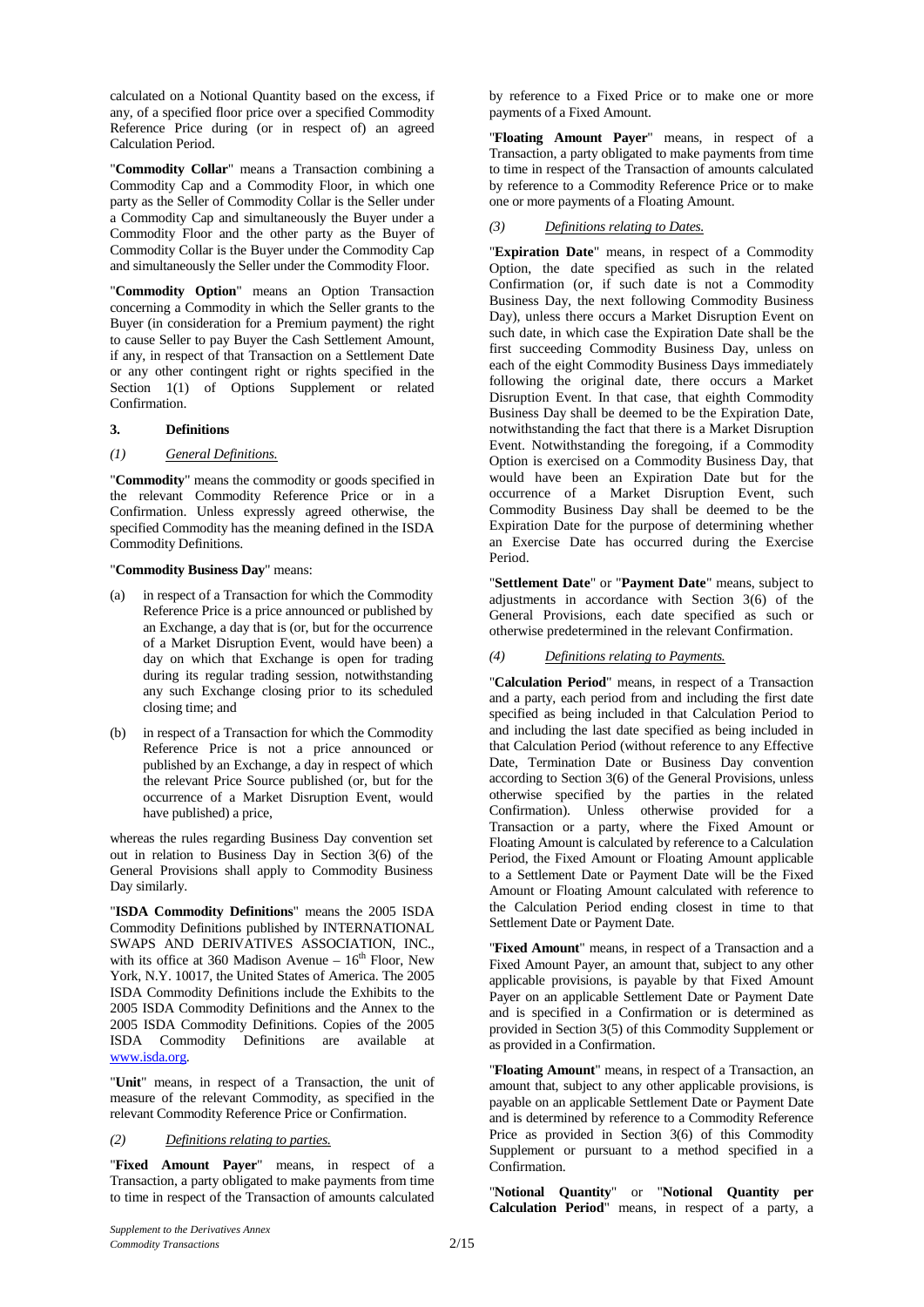Transaction or, if applicable, any Calculation Period for a Transaction, the quantity, expressed in Units, specified as such for that party, that Transaction or that Calculation Period.

"**Total Notional Quantity**" means, in respect of a Transaction or a party, the sum of the Notional Quantities per Calculation Period for all the Calculation Periods in respect of that Transaction or that party.

#### *(5) Definitions relating to Fixed Amounts.*

*Calculation of a Fixed Amount*. The "Fixed Amount" payable by a party on a Settlement Date or Payment Date will be:

- (a) if an amount is specified for the Transaction as the Fixed Amount payable by that party for that Settlement Date or Payment Date, such amount, or if a method of determining the Fixed Amount by that party for that Settlement Date or Payment Date is specified for the Transaction, then the amount determined by such method; or
- (b) if that party is a Fixed Amount Payer and an amount or method is not specified for the Transaction as the Fixed Amount payable by that party for that Settlement Date or Payment Date, an amount calculated on a formula basis for that Settlement Date or Payment Date as follows:

$$
Fixed\nAmount = Notional Quantity per\nCalculation Period x Frice
$$

"**Fixed Price**" means, for purposes of the calculation of a Fixed Amount payable by a party on the Settlement Date or Payment Date, a price, expressed as a price per relevant Unit, equal to the price specified as such for the Transaction or that party.

#### *(6) Definitions relating to Floating Amounts.*

*Calculation of a Floating Amount*. The "Floating Amount" payable on a Settlement Date or Payment Date will be an amount calculated on a formula basis for that Settlement Date or Payment Date as follows:

Floating Amount <sup>=</sup> Notional Quantity per Calculation Period <sup>x</sup> Floating Price

"**Floating Price**" means, in respect of any Settlement Date or Payment Date, a price, expressed as a price per relevant Unit, for the related Calculation Period equal to:

- (i) if the Confirmation (or the agreement between the parties governing the Transaction) specifies a cap price or a floor price:
	- (A) if a cap price is specified, the excess, if any, of a price determined pursuant to subparagraph (ii) below over the cap price so specified; or
	- (B) if a floor price is specified, the excess, if any, of the floor price so specified over a price determined pursuant to subparagraph (ii) below; and
- (ii) in all other cases and for purposes of subparagraphs  $(i)(A)$  and  $(i)(B)$  above:
	- (A) if a price is specified for the Transaction or that party to be the Floating Price applicable to the Calculation Period, the Floating Price so specified;
- (B) if only one Pricing Date is established for the Transaction or that party during (or in respect of) the Calculation Period or in respect of the Settlement Date or Payment Date, the Relevant Price for that Pricing Date; or
- (C) if more than one Pricing Date is established for the Transaction or that party during (or in respect of) the Calculation Period or in respect of the Settlement Date or Payment Date, the unweighted arithmetic mean (or such other method of averaging as is specified (the "**Method of Averaging**") of the Relevant Price for each of those Pricing Dates.

"**Pricing Date**" means each date specified as such for the Transaction, which date is a day in respect of which a Relevant Price is to be determined for purposes of determining the Floating Price. Unless otherwise provided, the Pricing Date will be in respect of: (i) a European Option, the Expiration Date; (ii) an American Option, the Exercise Date; (iii) an Asian Option, each Commodity Business Day during the Calculation Period; and (iv) a Bermuda Option; the Scheduled Exercise Dates and the Expiration Date (in each case subject to adjustments in accordance with Section 3(6) of the General Provisions. The foregoing notwithstanding, with respect to any Transaction that reference two or more Commodity Reference Prices and as to which "Common Pricing" has been selected as applicable in the Confirmation, no date will be a Pricing Date unless such date is a day on which all referenced Commodity Reference Prices (for which such date would otherwise be a Pricing Date) are scheduled to be published or announced, as determined on the Trade Date of the Transaction as of the time of execution of the **Transaction** 

"**Relevant Price**" means, for any Pricing Date, the price, expressed as a price per Unit, determined with respect to that day for the specified Commodity Reference Price.

#### *(7) Definitions relating to Commodity Prices.*

"**Commodity Reference Price**", in respect of a Transaction (other than a transaction the documentation of which does not use the terms "Commodity Reference Price", "Relevant Price" or any of the prices defined in Sub-Annex A of the Annex to the ISDA Commodity Definitions), has the meanings set forth in Section  $7.2(c)(iv)$  of Sub-Annex A of the Annex to the ISDA Commodity Definitions. The parties acknowledge that the Annex to the ISDA Commodity Definitions may be amended from time to time by INTERNATIONAL SWAPS AND DERIVATIVES ASSOCIATION, INC. Unless otherwise specified in a Confirmation, the parties will be deemed to have agreed in respect to any Transactions (other than Transactions the documentation of which does not use the terms "Commodity Reference Price", "Relevant Price" or any of the prices defined in Sub-Annex A of the Annex to the ISDA Commodity Definitions), that Section 7.2(c)(iv) of Sub-Annex A of the Annex to the ISDA Commodity Definitions refers to Sub-Annex A of the Annex to the ISDA Commodity Definitions as amended by INTERNATIONAL SWAPS AND DERIVATIVES ASSOCIATION, INC. through the Trade Date of a Transaction.

"**Price Source**" means, in respect of a Transaction, the publication (or such other origin of reference, including an Exchange) containing (or reporting) the Specified Price (or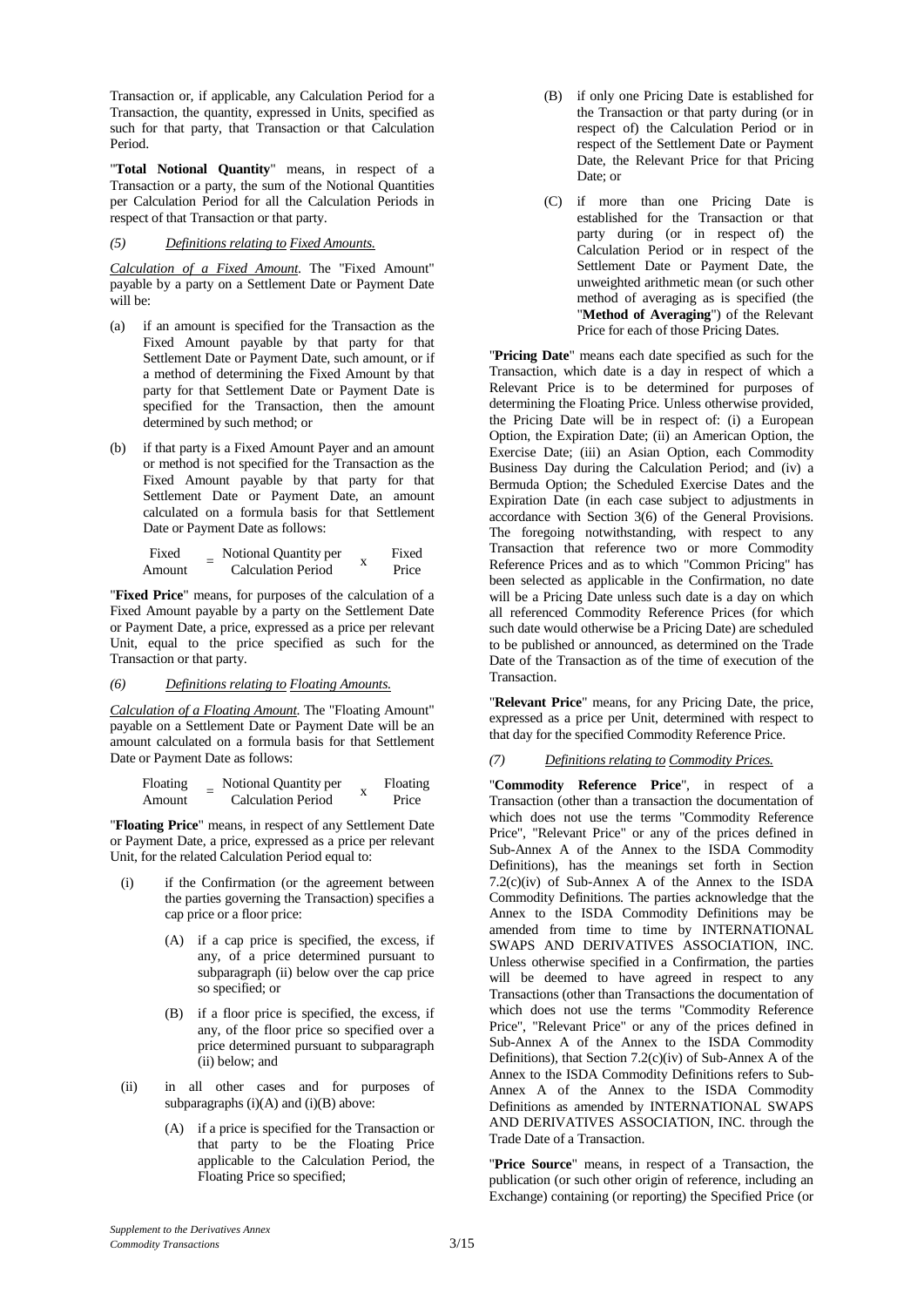prices from which the Specified Price is calculated) specified in the relevant Commodity Reference Price or Confirmation.

"**Specified Price**" means, in respect of a Transaction and a Commodity Reference Price, any of the following prices (which must be a price reported in or by, or capable of being determined from information reported in or by, the relevant Price Source), as specified in the relevant Confirmation (and, if applicable, as of the time so specified): (A) the high price; (B) the low price; (C) the average of the high price and the low price; (D) the closing price; (E) the opening price; (F) the bid price; (G) the asked price; (H) the average of the bid price and the asked price;  $(I)$  the settlement price;  $(I)$  the official settlement price;  $(K)$ the official price; (L) the morning fixing; (M) the afternoon fixing (N) the spot price; or (O) any other price specified in the relevant Confirmation.

*Correction of Published Prices.* For purposes of determining the Relevant Price for any day, in the event that a price announced, displayed or published by the relevant Price Source and used by the Calculation Agent for determining a Relevant Price is subsequently corrected and the correction is published or announced within thirty calendar days after the original publication or announcement, the Calculation Agent shall notify the other party or, as the case may be, each party of (i) that correction and (ii) the amount (if any) that is payable as a result of that correction.

#### **4. Deliveries and Payments**

*(1) Commodity Forward and Commodity Swap.* On each agreed Settlement Date or Payment Date for the payment of a Floating Amount, the Floating Amount Payer shall pay the Floating Amount and on each Settlement Date or Payment Date for the payment of a Fixed Amount, the Fixed Amount Payer shall pay the Fixed Amount. The payment calculation shall be based on the Notional Quantity of the Commodity and shall be settled based on the difference between the agreed Fixed Amount and the Floating Amount in accordance with Section 3(4) of the General Provisions.

*(2) Commodity Cap, Commodity Floor and Commodity Collar.* On each agreed Settlement Date or Payment Date for the payment of a premium, the Buyer shall pay to the Seller the agreed premium, whereby on each agreed Settlement Date or Payment Date for the payment of a Floating Amount, the Seller shall pay to the Buyer the Floating Amount, if any.

*(3) Commodity Option.* The Buyer shall pay to the Seller the Premium on the dates determined in accordance with Section 3 of the Options Supplement. If the Commodity Option is exercised or deemed to be exercised, the Seller shall pay to the Buyer the Cash Settlement Amount, if such amount is a positive number, on the Settlement Date or Payment Date agreed as such between the parties or, failing such agreement, two Business Days following the Valuation Date.

*(4) Cash Settlement Amount.* Unless the parties otherwise specify, the "**Cash Settlement Amount**" in respect of a Commodity Option payable by a party on a Settlement Date will be:

(a) in respect of an Option Transaction other than an Option Transaction according to Section  $1(1)(c)$  of the Options Supplement, an amount, if any, calculated on a formula basis for that Settlement Date as follows:

| Cash<br>Settlement<br>Amount | $=$ | Notional<br><b>Ouantity</b> | x | <b>Strike Price</b><br>Differential |
|------------------------------|-----|-----------------------------|---|-------------------------------------|
|                              |     |                             |   |                                     |

(b) in respect of an Option Transaction according to Section  $1(1)(c)$  of the Options Supplement, an amount in respect of an Underlying Transaction, if any, determined by a method specified in or pursuant to the relevant agreement or Confirmation.

*(5) Strike Price Differential.* "**Strike Price Differential**" means a price expressed as a price per Unit, equal to (i) if the Transaction is a Put, the excess, if a positive number, of (A) the Strike Price over (B) the Floating Price and (ii) if the Transaction is a Call, the excess, if a positive number, of (A) the Floating Price over (B) the Strike Price.

#### **5. Market Disruption Events and Disruption Fallbacks**

*(1) Applicability of Market Disruption Events.* A Market Disruption Event or an Additional Market Disruption Event is applicable to a Transaction if it is specified in the relevant agreement or Confirmation or if, pursuant to Section 5(3) of this Commodity Supplement, it is deemed to have been specified for that Transaction.

"**Market Disruption Event**" or "**Additional Market Disruption Event**" means an event that, if applicable to a Transaction, would give rise, in accordance with an applicable Disruption Fallback, to an alternative basis for determining the Relevant Price in respect of a specified Commodity Reference Price or the termination of the Transaction were the event to occur or exist on a day that is a Pricing Date for that Transaction (or, if different, the day on which prices for that Pricing Date would, in the ordinary course, be published or announced by the Price Source).

*(2) Types of Market Disruption Events.* For purposes of specifying that it is applicable to a Transaction (by using it in conjunction with the term "Market Disruption Event" or "Additional Market Disruption Event") and for purposes of Section 5(3) of this Commodity Supplement, each of following is a Market Disruption Event or Additional Market Disruption Event, as the case may be, with a meaning of each such event defined in Section 7.4(c) of the ISDA Commodity Definitions:

- (i) "Price Source Disruption";
- (ii) "Trading Disruption";
- (iii) "Disappearance of Commodity Reference Price";
- (iv) "Material Change in Formula";
- (v) "Material Change in Content";
- (vi) "Tax Disruption".

The parties may specify in the relevant agreement or Confirmation other Market Disruption Events or Additional Market Disruption Events that they agree will apply to a Transaction. Such an event should only be characterised as an Additional Market Disruption Event if it is intended that it will apply to the Transaction in addition to the events deemed to have been specified pursuant to Section 5(3)(i) of this Commodity Supplement. The term "Not Applicable" when specified in conjunction with the term "Market Disruption Event"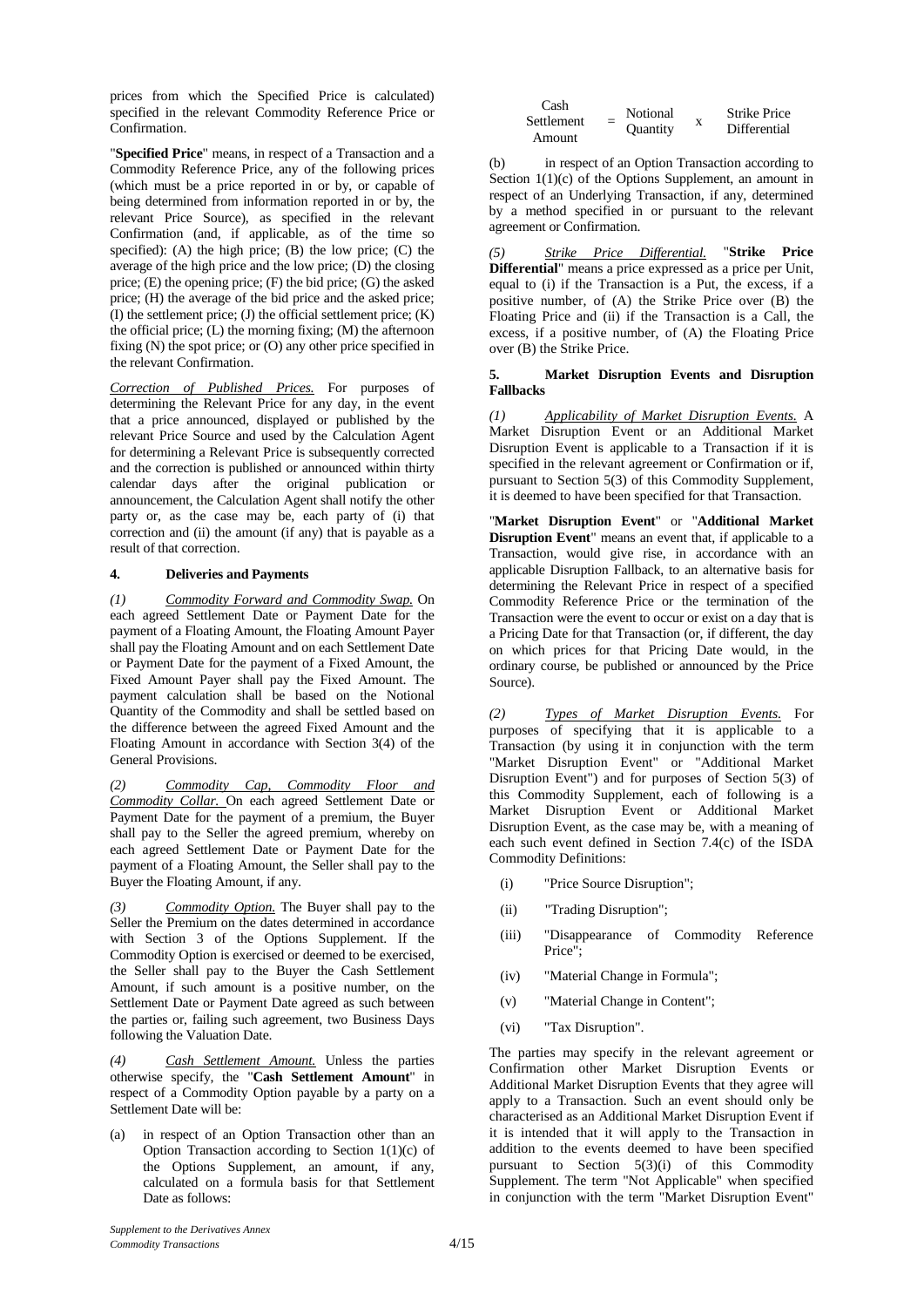means that the calculation of a Relevant Price will not be adjusted as a result of any Market Disruption Event (in which case there would also be no cause to specify any Additional Market Disruption Event).

*(3) Certain other Rules relating to Market Disruption Events.* Unless the parties otherwise provide in the relevant agreement or Confirmation:

- (i) if the parties do not specify any Market Disruption Event (however entitled) in the relevant agreement or Confirmation, the following Market Disruption Events will be deemed to have been specified for a Transaction: (A) "Price Source Disruption"; (B) Trading Disruption"; (C) "Disappearance of Commodity Reference Price"; (D) "Material Change in Formula"; and (E) "Material Change in content"; provided, however, that the parties may designate in the agreement or Confirmation those Commodities for which Material Change in Formula or Material Change in Content does not apply;
- (ii) if one or more Market Disruption Events are specified in the relevant agreement or Confirmation, then only the Market Disruption Events specified will apply to the Transaction;
- (iii) if one or more Additional Market Disruption Events are specified in the relevant agreement or Confirmation, then each such Additional Market Disruption Event together with Market Disruption Events deemed to have been specified pursuant to Section 5(3)(i) or Section 5(3)(ii) of this Commodity Supplement, will apply to the Transaction; and
- (iv) if an event would constitute both (A) a Market Disruption Event or an Additional Market Disruption Event and (B) a Change of Circumstance, such event will be deemed a Market Disruption Event or an Additional Market Disruption Event, as applicable (subject, however, to any specifically contrary or limiting provisions of the Master Agreement).

*(4) Role of Disruption Fallback.* If the Calculation Agent, after consultation with the other party, determined in good faith that a Market Disruption Event or an Additional Market Disruption Event applicable to a Transaction has occurred or exists in respect of that Transaction on a day that is a Pricing Day for that Transaction (or, if different, the day on which prices for that Pricing Date would, in the ordinary course, be published or announced by the Price Source), the Relevant Price for that Pricing Date will be determined in accordance with the first applicable Disruption Fallback (applied in accordance with its terms) that provides the parties with a Relevant Price or, if there is no such Relevant Price, the first applicable Disruption Fallback that provides for the termination of the Transaction.

*(5) Applicability of Disruption Fallbacks.* A Disruption Fallback is applicable to a Transaction if it is specified in the relevant agreement or Confirmation or if, pursuant to Section 5(7) of this Commodity Supplement, it is deemed to have been specified for that Transaction.

"**Disruption Fallback**" means a source or method that, if applicable to a Transaction, may give rise to an alternative basis for determining the Relevant Price in respect of a specified Commodity Reference Price or the

termination of the Transaction when a Market Disruption Event or an Additional Market Disruption Event occurs or exists on a day that is a Pricing Date for that Transaction (or, if different the day on which prices for that Pricing Date would, in the ordinary course, be published or announced by the Price Source); provided, however, that the Disruption Fallback is not applicable to any Expiration Date.

*(6) Types of Disruption Fallbacks.* For purpose of specifying that it is applicable to a Transaction (by using it in conjunction with the term "Disruption Fallback") and for purposes of Section 5(7) of this Commodity Supplement, each of the following is a Disruption Fallback with a meaning of each such event defined in Section 7.5(c) of the ISDA Commodity Definitions:

- (i) "Fallback Reference Dealers";
- (ii) "Fallback Reference Price";
- (iii) "Negotiated Fallback";
- (iv) "No Fault Termination";
- (v) "Postponement";
- (vi) "Calculation Agent Determination";
- (vii) "Delayed Publication or Announcement".

The parties may specify in the relevant agreement or Confirmation other Disruption Fallbacks that they agree will apply to a Transaction.

"**Maximum Days of Disruption**" means, in respect of Transaction, the number of Commodity Business Days specified as such in the relevant agreement or Confirmation and, if no such number is so specified, five Commodity Business Days.

*(7) Certain other Rules relating to Disruption Fallbacks.* Unless the parties otherwise provide in the relevant agreement or Confirmation:

- (i) if the parties do not specify any Disruption Fallback (however entitled) in the relevant agreement or Confirmation, the following Disruption Fallbacks will be deemed to have been specified (in the following order) for a Transaction: (A) "Fallback Reference Price" (if the parties have specified an alternate Commodity Reference Price); (B) "Delayed Publication or Announcement" and "Postponement" (each to operate concurrently with the other and each subject to two Commodity Business Days as the applicable Maximum Days of Disruption; provided, however, that the price determined by Postponement shall be the Relevant Price only if Delayed Publication or Announcement does not yield a Relevant Price within the Maximum Days of Disruption); (C) "Fallback Reference Dealers" (to be deemed to have expired without producing the Relevant Price, if an adequate number of quotations are not provided within three Business Days after "Negotiated Fallback" ceases its concurrent operation pursuant to subparagraph (iii)(B) below); and (D) "No Fault Termination";
- (ii) if Section 5(7)(i) of this Commodity Supplement applies, "Negotiated Fallback" will be deemed to have been specified for a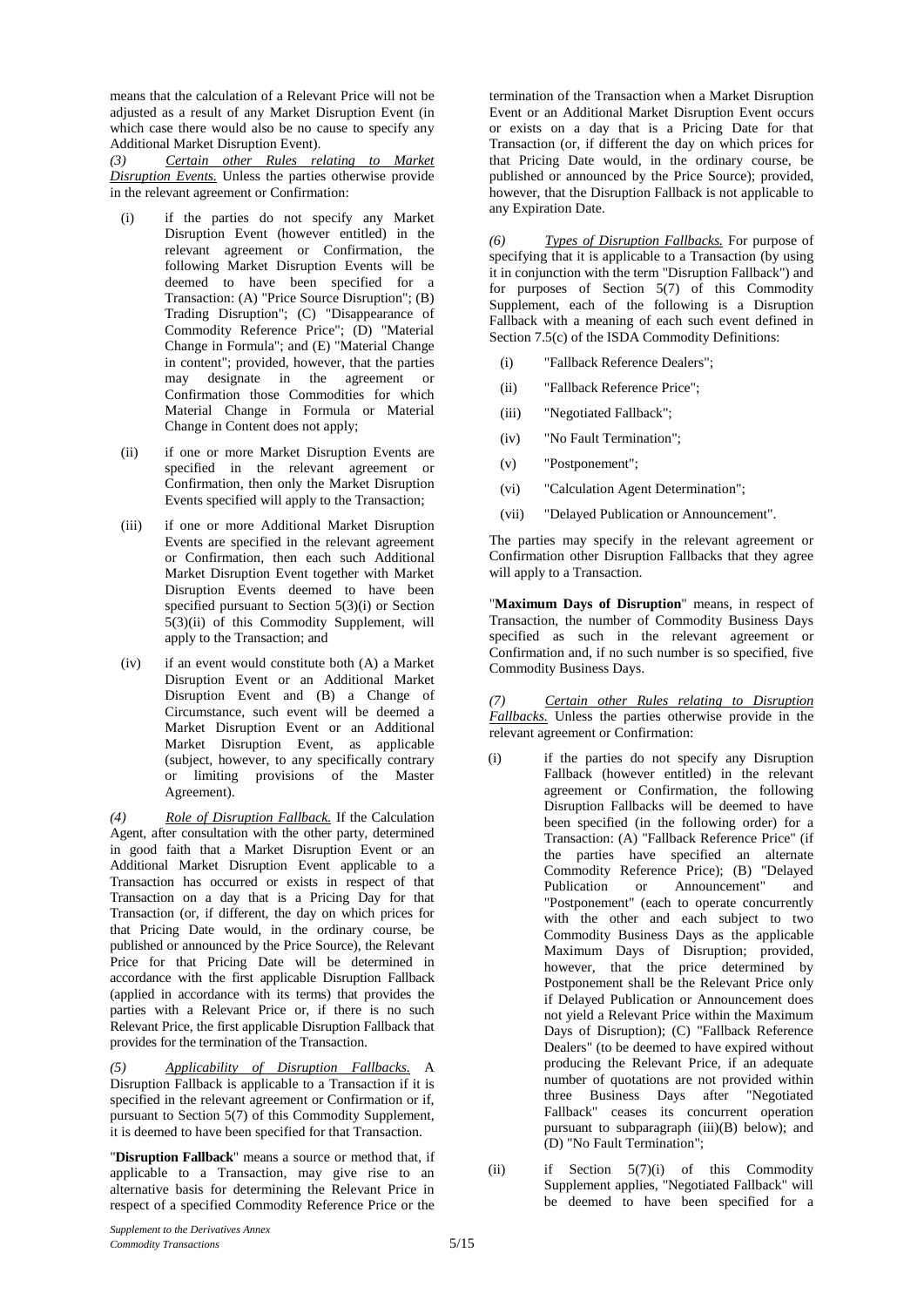Transaction to operate concurrently with both "Delayed Publication or Announcement" and "Postponement"; provided, however, that (A) if a Relevant Price is determined through either "Delayed Publication or Announcement" or "Postponement" before the parties agree on a Relevant Price (or a method for determining a Relevant Price) by negotiation, then the Relevant Price determined through "Delayed<br>Publication or Announcement" or Announcement" or "Postponement" shall apply and "Negotiated Fallback" shall cease to operate as a Disruption Fallback; and, further provided, that (B) if a Relevant Price (or method for determining a Relevant Price) has not been determined or agreed on by the conclusion of the first Business Day following the expiry of the Maximum Days of Disruption applicable pursuant to Section  $5(7)(i)(B)$  of this Commodity Supplement, then "Negotiated Fallback" shall cease to operate as a Disruption Fallback and the next Disruption Fallback shall apply to the Transaction; and

(iii) if one or more Disruption Fallbacks are specified in the relevant agreement or Confirmation, then only the Disruption Fallbacks specified will apply to the Transaction (in the order so specified); provided that if either or both "Postponement" or "Delayed Publication and Announcement" is or are specified and "Negotiated Fallback" is neither specified nor expressly deselected, then "Negotiated Fallback" will be de deemed to have been specified for a Transaction, to operate concurrently with "Delayed Publication or Announcement" and "Postponement" (to the extent either or both is or are specified and whether specified to operate separately or simultaneously); further provided, however, that (A) if a Relevant Price is determined through either "Delayed Publication or Announcement" or "Postponement" before the parties agree on a Relevant Price (or a method for determining a Relevant Price) by negotiation, then the Relevant Price determined<br>through "Delayed Publication or Publication Announcement" or "Postponement" shall apply and "Negotiated Fallback" shall cease to operate as a Disruption Fallback; or (B) if a Relevant Price (or method for determining a Relevant Price) has not been determined or agreed on by the conclusion of the first Business Day following the expiry of the Maximum Days of Disruption applicable to "Postponement" or "Delayed Publication and Announcement", as relevant, or both, of specified to operate simultaneously or serially, then "Negotiated Fallback" shall cease its concurrent operation with the expired Disruption Fallback or Disruption Fallbacks and the next applicable Disruption Fallback shall apply to the Transaction.

*(8) Role of "No Fault Termination".* If a Market Disruption Event or an Additional Market Disruption Event occurs or exists on a day that would otherwise be a Pricing Date for the Transaction (or, if different, the day on which prices for that Pricing Date would, in the ordinary course, be published or announced by the Price

Source) and none of the applicable Disruption Fallbacks provides the parties with a Relevant Price, the Transaction will terminate in accordance with "No Fault Termination".

#### **6. Rounding**

For purposes of any calculations of currency amount referred to in this Commodity Supplement (unless otherwise specified), in respect of a Transaction, all Fixed Amounts, Floating Amounts and Cash Settlement Amounts resulting from such calculations will be rounded to the nearest unit of such currency (with halves being rounded up); provided that this Section 6 will apply to Fixed Amounts, Floating Amounts and Cash Settlement Amounts only. For these purposes, "unit" means the lowest amount of such currency which is available as legal tender in the country of such currency.

#### **7. Provisions applicable to Option Transactions**

Unless otherwise defined in this Commodity Supplement, any term relating to Option Transactions is to be construed in accordance with the applicable Options Supplement published by the CBA, taking into account that only Option Transactions to which "Cash Settlement" applies are to be executed according to this Commodity Supplement, unless the parties agree otherwise.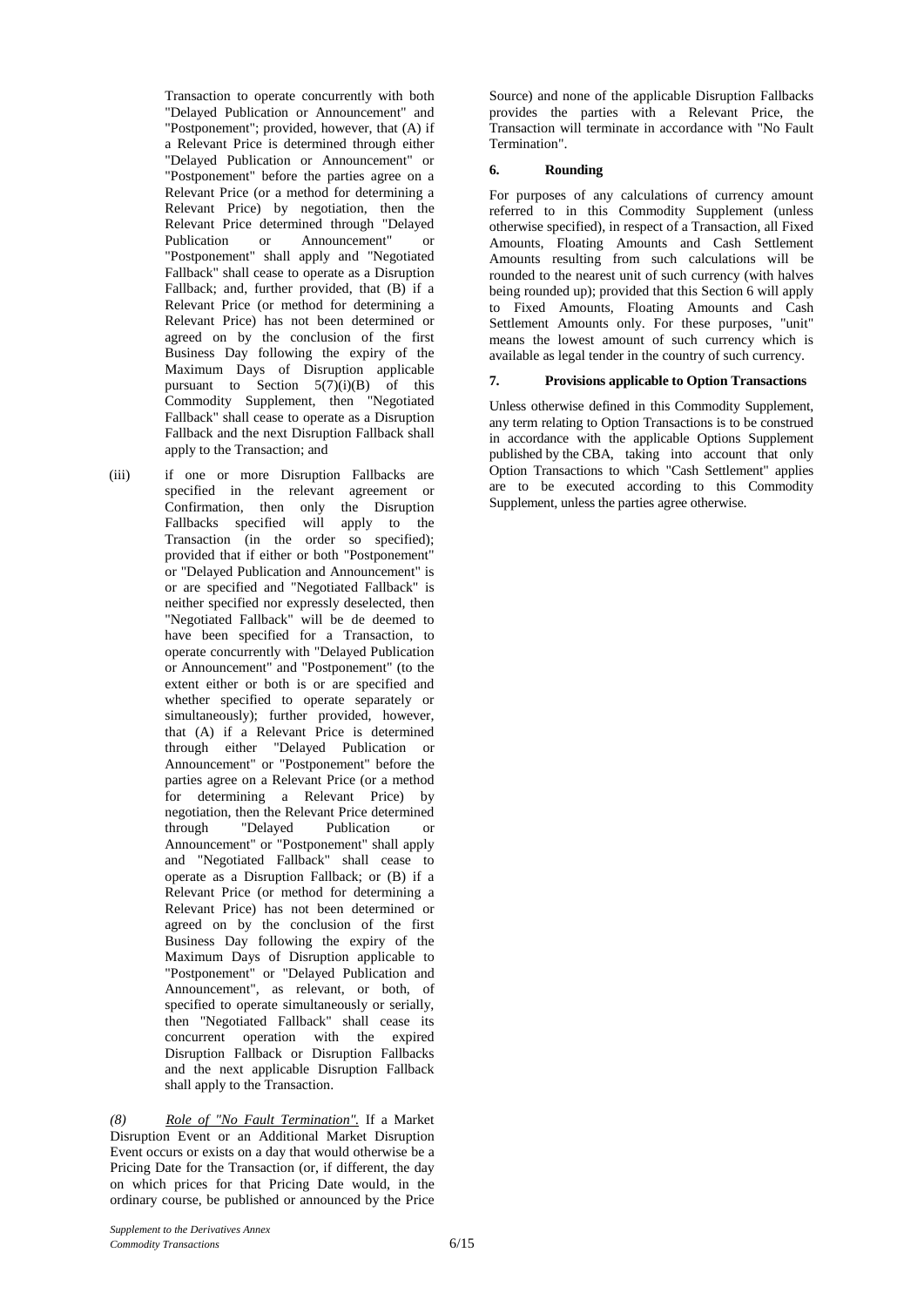#### **Suggested Form of Confirmation of a Commodity Forward**

To: From: Date:

We refer to our telephone conversation and hereby confirm our agreement to enter into a Commodity Forward Transaction [which shall be subject to the Master Agreement for Financial Transactions published by the Czech Banking Association and entered into between us on …... This Confirmation is a Confirmation in the Sense of Section 2(2) of the General Provisions. Unless expressly defined in this Confirmation, capitalized terms have the same meaning as in the Master Agreement.]. The terms of the Transaction are as follows:

#### **General Terms:**

| Reference Number:        |  |
|--------------------------|--|
| Trade Date:              |  |
| Effective Date:          |  |
| <b>Termination Date:</b> |  |

Party A [Company name, ID, registered office]:

Party B [Company name, ID, registered office]:

| Commodity:                                           | $[A/B]$ <sup>1</sup>                                                                                                                                                                                               |
|------------------------------------------------------|--------------------------------------------------------------------------------------------------------------------------------------------------------------------------------------------------------------------|
| [Total Notional Quantity:                            | [Amount in numerals] [Units of Commodity]]                                                                                                                                                                         |
| [Notional Quantity per<br><b>Calculation Period:</b> | [Amount in numerals] [Units of Commodity]] <sup>2</sup>                                                                                                                                                            |
| [Calculation Period(s):                              | $\begin{bmatrix} 1 \end{bmatrix}$                                                                                                                                                                                  |
| [Settlement] [Payment] Date(s):                      | [I], subject to adjustment in accordance with the [Following/Modified Following/Preceding] Commodity Busi                                                                                                          |
| <b>Fixed Amount Details:</b>                         |                                                                                                                                                                                                                    |
| Fixed Amount Payer:                                  | Party [A/B]                                                                                                                                                                                                        |
| <b>Fixed Price:</b>                                  | [currency][amount in numerals][per Units of Commodity]                                                                                                                                                             |
| <b>Floating Amount Details:</b>                      |                                                                                                                                                                                                                    |
| <b>Floating Amount Payer:</b>                        | Party [B/A]                                                                                                                                                                                                        |
| [Floating Price:                                     | $[]$                                                                                                                                                                                                               |
| Commodity Reference Price:                           | $\prod^4$                                                                                                                                                                                                          |
| [Unit:                                               | $[] \centering \includegraphics[width=0.47\textwidth]{images/TrDiM-Architecture.png} \caption{The 3D (top) and 4D (bottom) are shown in the left and right.} \label{TrDiM-Architecture}$                           |
| Price Source:                                        | $\begin{bmatrix} 1 \end{bmatrix}$                                                                                                                                                                                  |
| Currency:                                            | $[1]^{5}$                                                                                                                                                                                                          |
| Specified Price:                                     | [Specify whether the price will be the bid price, the ask price, the average of the high and low prices, the<br>morning fixing, etc.; if appropriate, indicate the time as of which the price is to be determined] |
| Pricing Date(s)                                      | adjustment in accordance with the<br>[]<br>subject<br>[Following/Modified]<br>to<br>Following/Preceding] Commodity Business Day convention]                                                                        |
| [Method of Averaging:                                | $[3]$ <sup>6</sup>                                                                                                                                                                                                 |

<span id="page-6-4"></span><sup>&</sup>lt;sup>1</sup> The parties may specify more than one Commodity for a Transaction with more than one Floating Amount Payer.

<span id="page-6-1"></span><span id="page-6-0"></span><sup>&</sup>lt;sup>2</sup> The parties may specify a different Notional Quantity per Calculation Period for each party. In addition, the parties may specify a different Notional Quantity or a formula for determining that Notional Quantity) for each Calculation Period.<br><sup>3</sup> If it is contemplated that the Payment Dates for (i) the Fixed Amount Payer and the Floating Amount Payer or (ii) the Floating Amount Pa

Amount Payer, as applicable, will not match, include such dates for the parties in (i) the Fixed Amount Details and the Floating Amount Details sections or in (ii) each of the Floating Amount Details sections of the Confirmation rather than at this point in the Confirmation.<br><sup>4</sup> The parties may either: (i) specify one of the Commodity Reference Prices defined in the ISDA Commodity De

<span id="page-6-3"></span><span id="page-6-2"></span>Price by specifying a Commodity, a Unit, a Price Source and a Currency under the Commodity Reference Price Framework in the ISDA Commodity Definitions.<br><sup>5</sup> Delete if a Commodity Reference Price, which is already defined in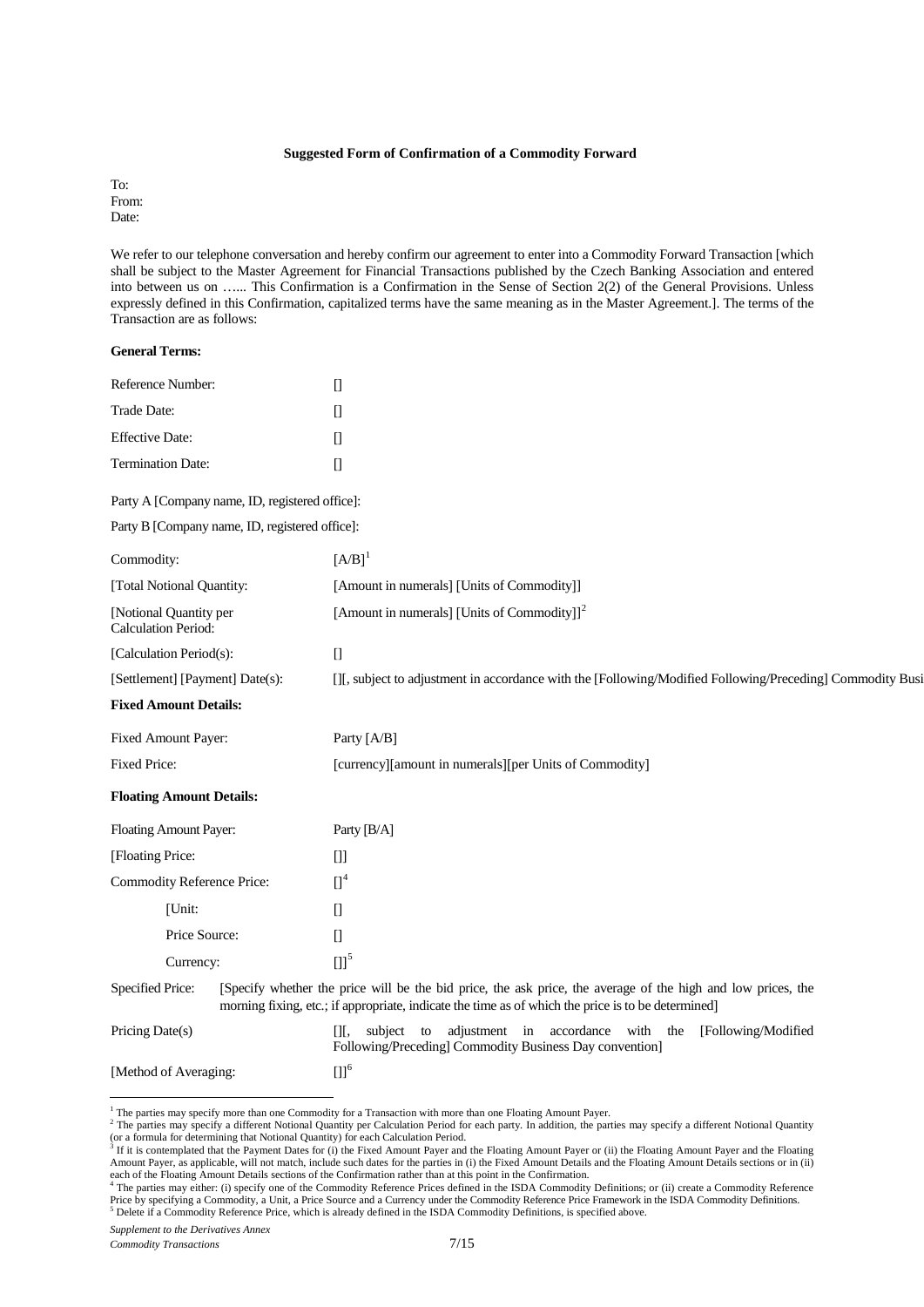#### [Currency Conversion Provision:  $[1]$ <sup>[7](#page-7-0)</sup>

#### **[Market Disruption:]**

| [Market Disruption Event(s):                | [Not Applicable] $[ ]]$ <sup>8</sup> |
|---------------------------------------------|--------------------------------------|
| [Additional Market]<br>Disruption Event(s): | Ш                                    |
| [Disruption Fallback(s):                    | $[1]$ <sup>9</sup>                   |
| [Fallback Reference Price:                  | $[1]^{10}$                           |
| [Maximum Days of<br>Disruption:             | $[1]^{11}$                           |
|                                             |                                      |

Account of Party A:

Account of Party B:

[**Additional provisions:**]

[Agency:] [The Transaction is an Agency Transaction. [Name of Agent] is acting as agent for [corporate name or identifier of Principal]]

Please confirm that the foregoing correctly sets forth the terms of our agreement by countersigning this Confirmation and returning it to [ ] or by sending us a confirmation substantially similar to this Confirmation, which confirmation sets forth the material terms of the Transaction to which this Confirmation relates and indicates agreement to those terms.

Yours sincerely,

[Signature] [Signature of counterparty]

<sup>6</sup> The parties may specify a Method of Averaging where more than one Pricing Date is specified above as being applicable to a Calculation Period or a Payment Date. If not specified, unweighted arithmetic mean shall apply in accordance with Section 3(6) of the Commodity Supplement.

<span id="page-7-0"></span><sup>7</sup> Include a Currency Conversion Provision for a Transaction with a Commodity Reference Price that is published in a currency other than in the agreed currency of payment.

<span id="page-7-2"></span>

<span id="page-7-1"></span><sup>&</sup>lt;sup>8</sup> Parties wishing to agree to Market Disruption Events may do so or may rely on the standard fallback approach of Section 5 of the Commodity Supplement. Parties may also indicate the inapplicability of Market Disruption Events.<br><sup>9</sup> Parties wishing to agree to Disruption Fallbacks may do so or may rely on the standard fallback approach of Section 5 of the Commodity Supplement.<br><sup>9</sup>

<span id="page-7-3"></span>Supplement or if they have otherwise specified "Fallback Reference Price" as applicable.<br><sup>11</sup> Parties selecting Disruption Fallbacks should specify the Maximum Days of Disruption, unless they wish 5 Commodity Business Days

<span id="page-7-4"></span>Section 5(6) of the Commodity Supplement. Parties relying on Section 5(7)(i) of the Commodity Supplement will be subject to 2 Commodity Business Days, as set forth in that Section, unless they choose to affirmatively overcome that provision.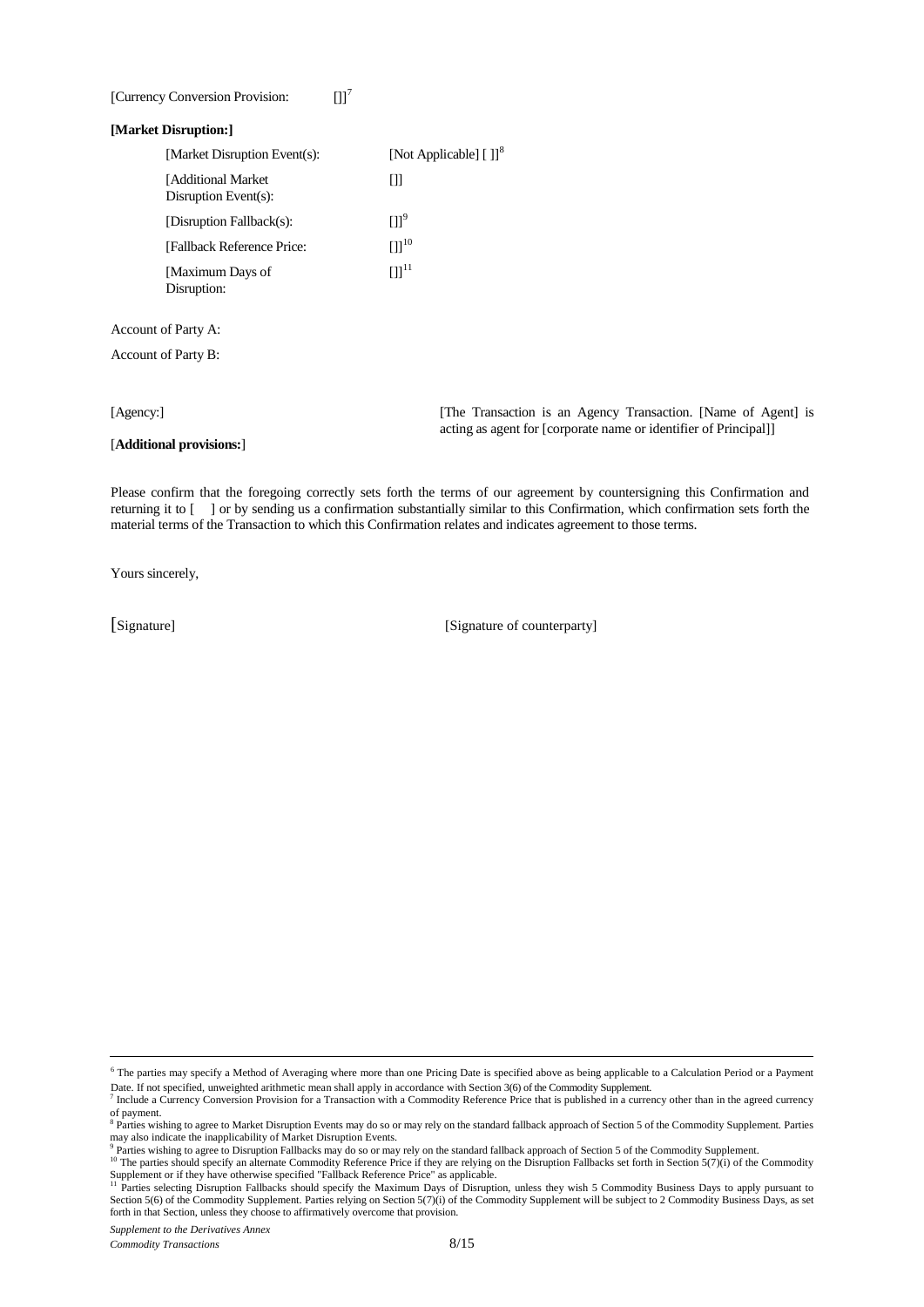#### **Suggested Form of Confirmation of a Commodity Swap**

To: From: Date:

We refer to our telephone conversation and hereby confirm our agreement to enter into a Commodity Swap Transaction [which shall be subject to the Master Agreement for Financial Transactions published by the Czech Banking Association and entered into between us on ….. This Confirmation is a Confirmation in the Sense of Section 2(2) of the General Provisions. Unless expressly defined in this Confirmation, capitalized terms have the same meaning as in the Master Agreement.]. The terms of the Transaction are as follows:

| <b>General Terms:</b>                                |                                                                                                                                                                                          |
|------------------------------------------------------|------------------------------------------------------------------------------------------------------------------------------------------------------------------------------------------|
| Reference Number:                                    | $[$                                                                                                                                                                                      |
| Trade Date:                                          | $[$                                                                                                                                                                                      |
| <b>Effective Date:</b>                               | $[$                                                                                                                                                                                      |
| Termination Date:                                    | $[$                                                                                                                                                                                      |
| Party A [Company name, ID, registered office]:       |                                                                                                                                                                                          |
| Party B [Company name, ID, registered office]:       |                                                                                                                                                                                          |
| Commodity / Commodities:                             | $[{\rm A/B}]^{12}$                                                                                                                                                                       |
| [Total Notional Quantity:                            | [Amount in numerals] [Units of Commodity]]                                                                                                                                               |
| [Notional Quantity per<br><b>Calculation Period:</b> | [Amount in numerals] [Units of Commodity]] <sup>13</sup>                                                                                                                                 |
| [Calculation Period(s):                              | $\begin{bmatrix} 1 \end{bmatrix}$                                                                                                                                                        |
| [Settlement] [Payment] Date(s):                      | [Following/Modified<br>$[$ [ $,$<br>adjustment<br>in<br>accordance<br>with<br>subject<br>to<br>the<br>Following/Preceding] Commodity Business Day convention] <sup>14</sup>              |
| [Common Pricing:                                     | [Applicable]] <sup>15</sup>                                                                                                                                                              |
| <b>Fixed Amount Details:</b>                         |                                                                                                                                                                                          |
| Fixed Amount Payer:                                  | Party [A/B]                                                                                                                                                                              |
| Fixed [Amount/Price]:                                | [currency][amount in numerals][per Units of Commodity]                                                                                                                                   |
| <b>Floating Amount Details [I]:</b> <sup>16</sup>    |                                                                                                                                                                                          |
| Floating Amount Payer:                               | Party [B/A]                                                                                                                                                                              |
| [Applicable spread:                                  | $[+/$ ] $[$ %] [[currency] [amount in numerals]]] <sup>17</sup>                                                                                                                          |
| [Floating Price:                                     | $[]$                                                                                                                                                                                     |
| Commodity Reference Price:                           | $\left[ \right]^{18}$                                                                                                                                                                    |
| [Unit:                                               | $[] \centering \includegraphics[width=0.47\textwidth]{images/TrDiM-Architecture.png} \caption{The 3D (top) and 4D (bottom) are shown in the left and right.} \label{TrDiM-Architecture}$ |
| Price Source:                                        | $[] \centering \includegraphics[width=0.47\textwidth]{images/TrDiM-Architecture.png} \caption{The 3D (top) and 4D (bottom) are shown in the left and right.} \label{TrDiM-Architecture}$ |
| Currency:                                            | $[ ] ]^{19}$                                                                                                                                                                             |

<span id="page-8-7"></span><span id="page-8-1"></span><span id="page-8-0"></span><sup>&</sup>lt;sup>12</sup> The parties may specify more than one Commodity for a Transaction with more than one Floating Amount Payer.

<sup>&</sup>lt;sup>13</sup> The parties may specify a different Notional Quantity per Calculation Period for each party. In addition, the parties may specify a different Notional Quantity (or a formula for determining that Notional Quantity) for each Calculation Period.<br><sup>14</sup> If it is contemplated that the Payment Dates for (i) the Fixed Amount Payer and the Floating Amount Payer and the Floating Amount Paye

<span id="page-8-2"></span>Amount Payer, as applicable, will not match, include such dates for the parties in (i) the Fixed Amount Details and the Floating Amount Details sections or in (ii) each of the Floating Amount Details sections of the Confirmation rather than at this point in the Confirmation.<br><sup>15</sup> Common Pricing may be relevant for a Transaction that references more than one Commodity Reference Price.

<span id="page-8-3"></span>Applicable, it will be deemed not to apply.<br><sup>16</sup> Indicate "I" if more than one Floating Amount Payer and include below the Floating Amount Details for the second Floating Amount Payer.

<span id="page-8-4"></span>

<sup>&</sup>lt;sup>17</sup> Parties may choose to specify the applicable spread, which may be expressed as a percentage, in currency units or as otherwise agreed by the parties.

<span id="page-8-6"></span><span id="page-8-5"></span><sup>&</sup>lt;sup>18</sup> The parties may either: (i) specify one of the Commodity Reference Prices; or (ii) create a Commodity Reference Price by specifying a Commodity, a Unit, a Price Source and a Currency under the Commodity Reference Price Framework in the ISDA Commodity Definitions.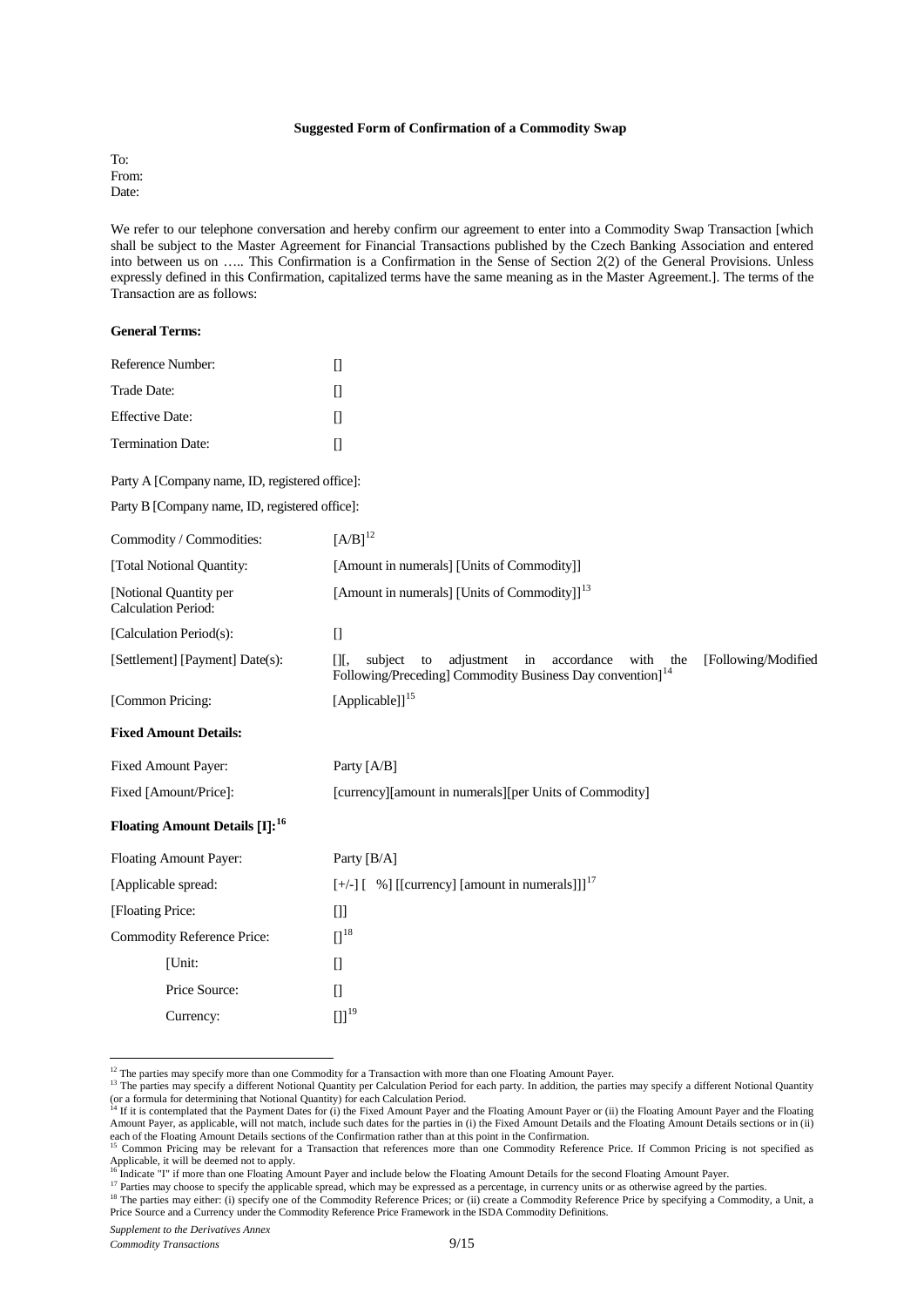| <b>Specified Price:</b>                    | [Specify whether the price will be the bid price, the ask price, the average of the high and<br>low prices, the morning fixing, etc.; if appropriate, indicate the time as of which the price |
|--------------------------------------------|-----------------------------------------------------------------------------------------------------------------------------------------------------------------------------------------------|
| Pricing Date(s)                            | is to be determined.<br>subject<br>[Following/Modified<br>adjustment in accordance<br>with<br>$\prod$ ,<br>to<br>the<br>Following/Preceding] Commodity Business Day convention]               |
| [Method of Averaging:                      | $[1]^{20}$                                                                                                                                                                                    |
| [Currency Conversion Provision:            | $[1]^{21}$                                                                                                                                                                                    |
| [Floating Amount Details II:               | $[1]^{22}$                                                                                                                                                                                    |
| [Market Disruption:]                       |                                                                                                                                                                                               |
| [Market Disruption Event(s):               | [Not Applicable] $[ ]]^{23}$                                                                                                                                                                  |
| [Additional Market<br>Disruption Event(s): | Œ                                                                                                                                                                                             |
| [Disruption Fallback(s):                   | $[ ] ]^{24}$                                                                                                                                                                                  |
| [Fallback Reference Price:                 | $[ ] ]^{25}$                                                                                                                                                                                  |
| [Maximum Days of<br>Disruption:            | $[1]^{26}$                                                                                                                                                                                    |
| Account of Party A:                        |                                                                                                                                                                                               |
| Account of Party B:                        |                                                                                                                                                                                               |
|                                            |                                                                                                                                                                                               |

#### [**Additional provisions:**]

[Agency:] [The Transaction is an Agency Transaction. [Name of Agent] is acting as agent for [corporate name or identifier of Principal]]

Please confirm that the foregoing correctly sets forth the terms of our agreement by countersigning this Confirmation and returning it to [ ] or by sending us a confirmation substantially similar to this Confirmation, which confirmation sets forth the material terms of the Transaction to which this Confirmation relates and indicates agreement to those terms.

Yours sincerely,

-

[Signature] [Signature of counterparty]

<sup>&</sup>lt;sup>19</sup> Delete if a Commodity Reference Price, which is already defined in the ISDA Commodity Definitions, is specified above.

<span id="page-9-0"></span><sup>&</sup>lt;sup>20</sup> The parties may specify a Method of Averaging where more than one Pricing Date is specified above as being applicable to a Calculation Period or a Payment

<span id="page-9-1"></span>Date. If not specified, unweighted arithmetic mean shall apply in accordance with Section 3(6) of the Commodity Supplement.<br><sup>21</sup> Include a Currency Conversion Provision for a Transaction with a Commodity Reference Price th of payment.<br><sup>22</sup> The parties may state full Floating Amount details here for the second Floating Amount Payer, if applicable.

<span id="page-9-3"></span><span id="page-9-2"></span><sup>&</sup>lt;sup>23</sup> Parties wishing to agree to Market Disruption Events may do so or may rely on the standard fallback approach of Section 5 of the Commodity Supplement.

<span id="page-9-4"></span>

Parties may also indicate the inapplicability of Market Disruption Events.<br><sup>24</sup> Parties wishing to agree to Disruption Fallbacks may do so or may rely on the standard fallback approach of Section 5 of the Commodity Supplem

<span id="page-9-6"></span><span id="page-9-5"></span>Supplement or if they have otherwise specified "Fallback Reference Price" as applicable.<br><sup>26</sup> Parties selecting Disruption Fallbacks should specify the Maximum Days of Disruption, unless they wish 5 Commodity Business Days Section 5(6) of the Commodity Supplement. Parties relying on Section 5(7)(i) of the Commodity Supplement will be subject to 2 Commodity Business Days, as set forth in that Section, unless they choose to affirmatively overcome that provision.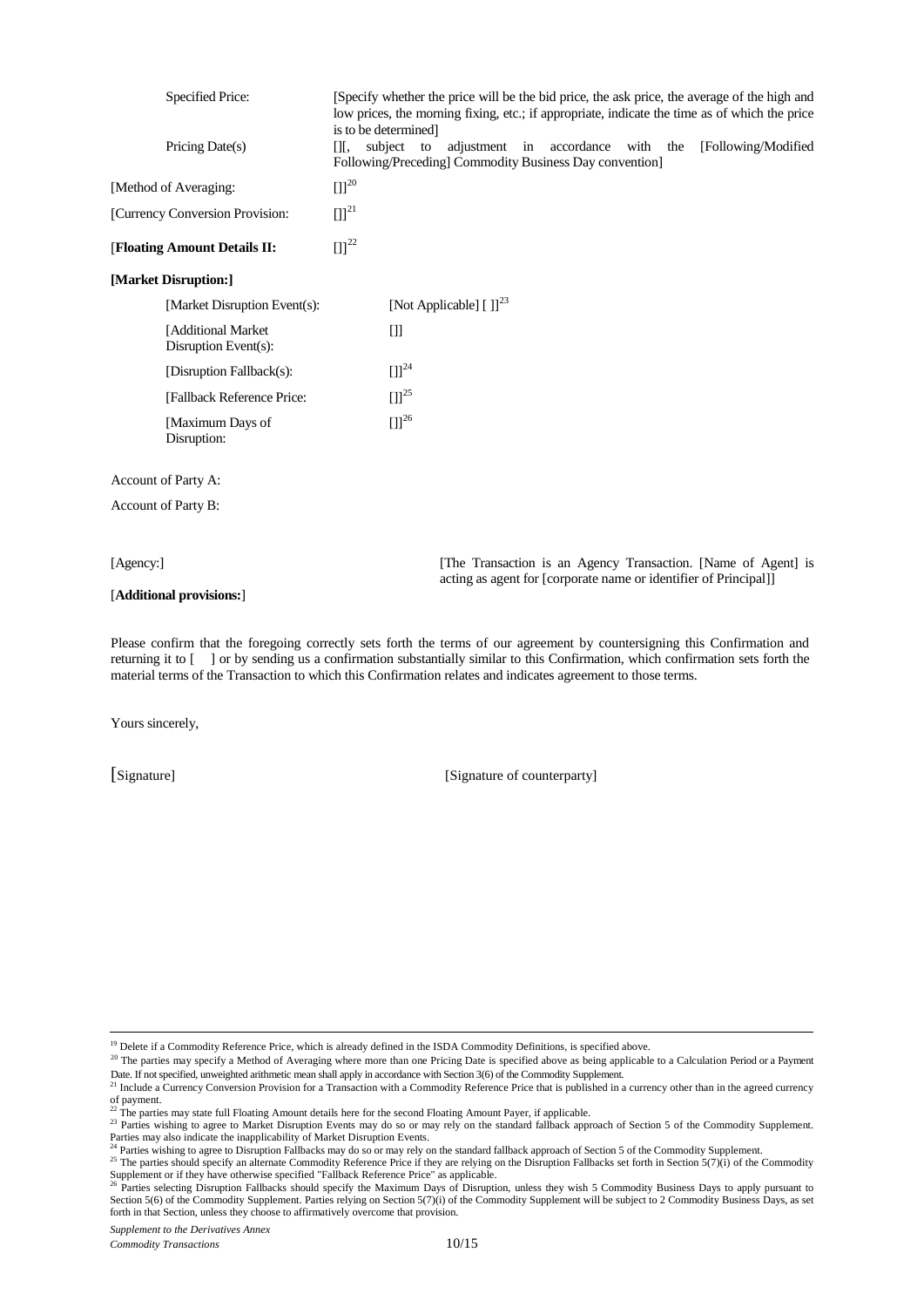#### **Suggested Form of Confirmation of a Commodity Option**

To: From: Date:

We refer to our telephone conversation and hereby confirm our agreement to enter into a Commodity Option Transaction [which shall be subject to the Master Agreement for Financial Transactions published by the Czech Banking Association and entered into between us on …... This Confirmation is a Confirmation in the Sense of Section 2(2) of the General Provisions. Unless expressly defined in this Confirmation, capitalized terms have the same meaning as in the Master Agreement.]. The terms of the Transaction are as follows:

#### **General Terms:**

| Reference Number:                              | $\mathsf{L}$ |
|------------------------------------------------|--------------|
| Trade Date:                                    | Ш            |
| Commencement Date:                             | Ш            |
| Party A [Company name, ID, registered office]: |              |

Party B [Company name, ID, registered office]:

| Seller:                                              | Party [A/B]   |                                                                                                                                                                                                                    |
|------------------------------------------------------|---------------|--------------------------------------------------------------------------------------------------------------------------------------------------------------------------------------------------------------------|
| Buyer:                                               | Party $[B/A]$ |                                                                                                                                                                                                                    |
| Commodity:                                           |               | $[$                                                                                                                                                                                                                |
| [Notional Quantity:                                  |               | [Amount in numerals] [Units of Commodity]] <sup>27</sup>                                                                                                                                                           |
| [Total Notional Quantity:                            |               | [Amount in numerals] [Units of Commodity]]                                                                                                                                                                         |
| [Notional Quantity per<br><b>Calculation Period:</b> |               | [Amount in numerals] [Units of Commodity]] <sup>28</sup>                                                                                                                                                           |
| <b>Option Style:</b>                                 |               | [American][European][Bermuda][Asian] <sup>29</sup>                                                                                                                                                                 |
| Option Type:                                         |               | [Put][Call]                                                                                                                                                                                                        |
| [Floating Price:                                     |               | $[]$                                                                                                                                                                                                               |
| Commodity Reference Price:                           |               | $\prod^{30}$                                                                                                                                                                                                       |
| [Unit:                                               |               | $[$                                                                                                                                                                                                                |
| Price Source:                                        |               | $[$                                                                                                                                                                                                                |
| Currency:                                            |               | $\left[\right] \right]^{31}$                                                                                                                                                                                       |
| [Common Pricing:                                     |               | [Applicable]] $^{32}$                                                                                                                                                                                              |
| <b>Specified Price:</b>                              |               | [Specify whether the price will be the bid price, the ask price, the average of the high and low prices, the<br>morning fixing, etc.; if appropriate, indicate the time as of which the price is to be determined] |
| Pricing Date(s):                                     |               | to adjustment in accordance with the<br>[Following/Modified<br>subject<br>ΠГ,<br>Following/Preceding] Commodity Business Day convention]                                                                           |
| [Method of Averaging:                                |               | $[ ] ]^{33}$                                                                                                                                                                                                       |

<span id="page-10-6"></span><sup>&</sup>lt;sup>27</sup> The parties may agree a different Notional Quantity for each party.

*Supplement to the Derivatives Annex*

<span id="page-10-1"></span><span id="page-10-0"></span><sup>&</sup>lt;sup>28</sup> The parties may specify a different Notional Quantity for each party. In relation to an Asian Option, the parties may specify a different Notional Quantity (or a formula for determining that Notional Quantity) for each Calculation Period.<br><sup>29</sup> If an Asian style Option, the parties should specify the Calculation Period or, in relation to more Settlement Dates, more Calculation Perio

<span id="page-10-3"></span><span id="page-10-2"></span><sup>&</sup>lt;sup>30</sup> The parties may either: (i) specify one of the Commodity Reference Prices; or (ii) create a Commodity Reference Price by specifying a Commodity, a Unit, a<br>Price Source and a Currency under the Commodity Reference Pric

<span id="page-10-5"></span><span id="page-10-4"></span>Applicable, it will be deemed not to apply.

*Commodity Transactions* 11/15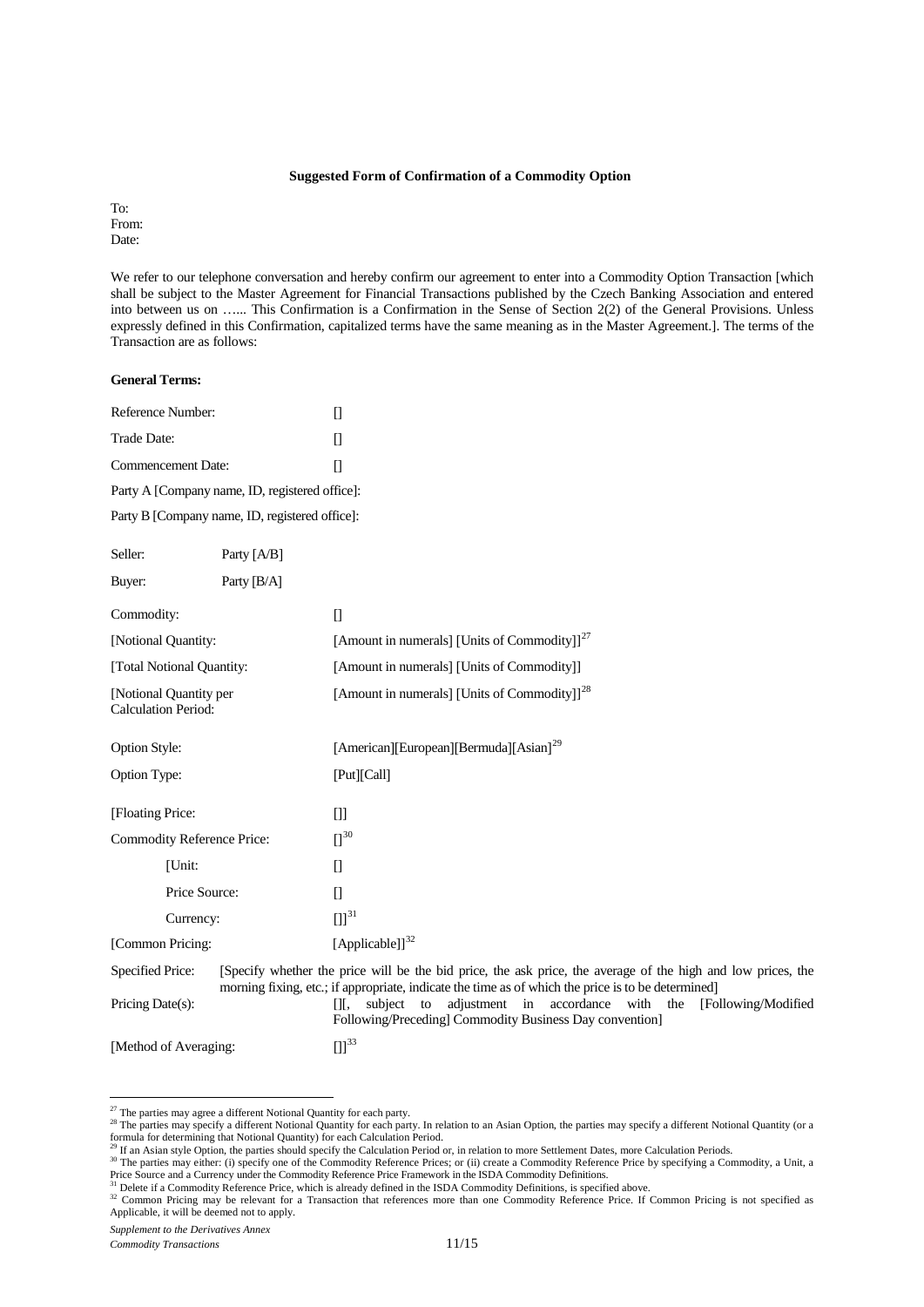|                                 | Following/Preceding] Commodity Business Day convention] <sup>35</sup> |            |  |  |                                   |  |                      |
|---------------------------------|-----------------------------------------------------------------------|------------|--|--|-----------------------------------|--|----------------------|
| Premium Payment Date(s):        | III,                                                                  | subject to |  |  | adjustment in accordance with the |  | [Following/Modified] |
| Premium:                        |                                                                       |            |  |  |                                   |  |                      |
| Strike Price per Unit:          |                                                                       |            |  |  |                                   |  |                      |
| [Currency Conversion Provision: | [11 <sup>34</sup>                                                     |            |  |  |                                   |  |                      |

#### **Procedure for Exercise:**

| <b>Exercise Period:</b>  |                                            |                              |                                    |  | [From and including _______ to and including ______] <sup>36</sup> between _____ a.m. and _____ p.m. (local time in | $\lambda$ . |
|--------------------------|--------------------------------------------|------------------------------|------------------------------------|--|---------------------------------------------------------------------------------------------------------------------|-------------|
|                          | [Scheduled Exercise Date(s):               | $\left[\right] \right]^{37}$ |                                    |  |                                                                                                                     |             |
| <b>Expiration Date:</b>  |                                            | $\prod^{38}$                 |                                    |  |                                                                                                                     |             |
| <b>Expiration Time:</b>  |                                            | $[$                          |                                    |  |                                                                                                                     |             |
| [Automatic Exercise:     |                                            | [Applicable]] <sup>39</sup>  |                                    |  |                                                                                                                     |             |
| [Knock-in Event:         |                                            | $[]$                         |                                    |  |                                                                                                                     |             |
| [Knock-out Event:        |                                            | $[]$                         |                                    |  |                                                                                                                     |             |
| [Partial Exercise:       |                                            | [Applicable]] $40$           |                                    |  |                                                                                                                     |             |
|                          | [Minimum Exercise Quantity:                |                              | $\Box$                             |  |                                                                                                                     |             |
|                          | Integral Multiple:                         |                              | $[1]^{41}$                         |  |                                                                                                                     |             |
| [Multiple Exercise:      |                                            | [Applicable] $]^{42}$        |                                    |  |                                                                                                                     |             |
|                          | [Minimum Exercise Quantity:                |                              | $\Box$                             |  |                                                                                                                     |             |
|                          | Maximum Exercise Quantity                  |                              | $\begin{bmatrix} 1 \end{bmatrix}$  |  |                                                                                                                     |             |
|                          | Integral Multiple:                         |                              | $[1]^{43}$                         |  |                                                                                                                     |             |
| [Market Disruption:]     |                                            |                              |                                    |  |                                                                                                                     |             |
|                          | [Market Disruption Event(s):               |                              | [Not Applicable] []] <sup>44</sup> |  |                                                                                                                     |             |
|                          | [Additional Market<br>Disruption Event(s): |                              | $[]$                               |  |                                                                                                                     |             |
|                          | [Disruption Fallback(s):                   |                              | $\left[\right] \right]^{45}$       |  |                                                                                                                     |             |
|                          | [Fallback Reference Price:                 |                              | $[1]^{46}$                         |  |                                                                                                                     |             |
|                          | [Maximum Days of<br>Disruption:            |                              | $[1]^{47}$                         |  |                                                                                                                     |             |
| [Calculation Agent:      |                                            | $[]$                         |                                    |  |                                                                                                                     |             |
| [Cash Settlement Method: |                                            | $[]$                         |                                    |  |                                                                                                                     |             |

<sup>&</sup>lt;sup>33</sup> The parties may specify a Method of Averaging where more than one Pricing Date is specified above as being applicable to a Calculation Period or a Payment Date. If not specified, unweighted arithmetic mean shall apply in accordance with Section 3(6) of the Commodity Supplement. In the case of an Asian style Option,

<span id="page-11-8"></span><span id="page-11-7"></span><span id="page-11-6"></span>

<span id="page-11-0"></span>unweighted arithmetic mean will apply if no other method is specified.<br><sup>34</sup> Include a Currency Conversion Provision for a Transaction with a Commodity Reference Price that is published in a currency other than in the agree of payment.<br><sup>35</sup> If parties do not specify Commodity Business Day convention for Premium Payment Dates, it is subject to the "Following" Commodity Business Day

<span id="page-11-5"></span><span id="page-11-4"></span>

<span id="page-11-3"></span><span id="page-11-2"></span><span id="page-11-1"></span><sup>&</sup>lt;sup>36</sup> Include if American style Option.<br><sup>37</sup> Include if American style Option.<br><sup>38</sup> Include if Bermuda style Option.<br><sup>38</sup> Insert if the Commodity Option is exercisable only on the Expiration Date.<br><sup>39</sup> If Automatic Exercise

<span id="page-11-10"></span><span id="page-11-9"></span><sup>&</sup>lt;sup>44</sup> Parties wishing to agree to Market Disruption Events may do so or may rely on the standard provisions of Section 5(3)(i) of the Commodity Supplement. Parties may also indicate the inapplicability of Market Disruption Events.<br><sup>45</sup> Parties wishing to agree to Disruption Fallbacks may do so or may rely on the standard fallback approach of Section 5(7)(i) of the Commodity Supplemen

<span id="page-11-12"></span><span id="page-11-11"></span><sup>&</sup>lt;sup>46</sup> The parties should specify an alternate Commodity Reference Price if they are relying on the Disruption Fallbacks set forth in Section 5(7)(i) of the Commodity

<span id="page-11-13"></span>Supplement or if they have otherwise specified "Fallback Reference Price" as applicable.<br><sup>47</sup> Parties selecting Disruption Fallbacks should specify the Maximum Days of Disruption, unless they wish 5 Commodity Business Days Section 5(6) of the Commodity Supplement. Parties relying on Section 5(7)(i) of the Commodity Supplement will be subject to 2 Commodity Business Days, as set forth in that Section, unless they choose to affirmatively overcome that provision.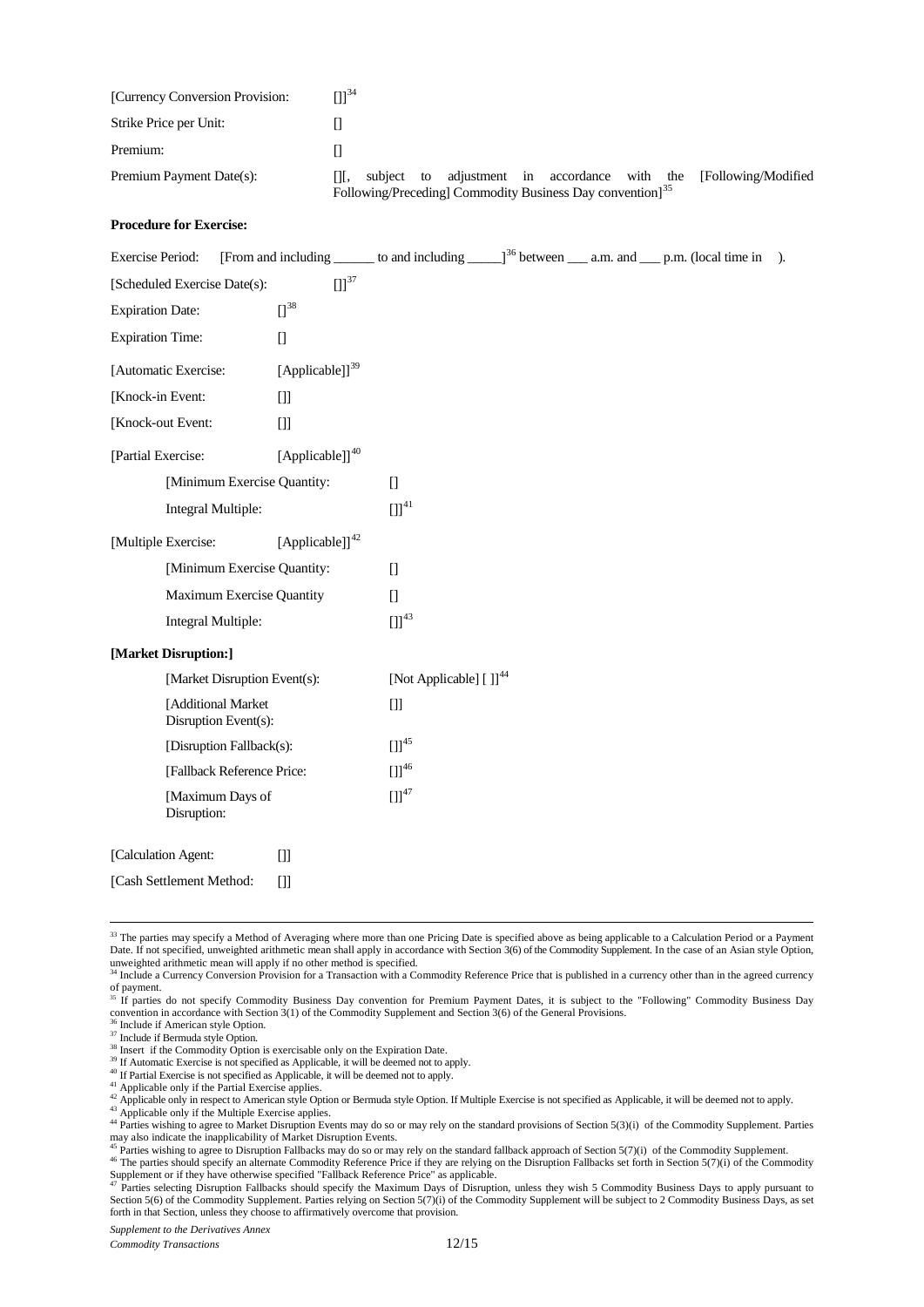Settlement Date(s): [J[, subject to adjustment in accordance with the [Following/Modified Following/Preceding] Commodity Business Day convention]

Account of Party A:

Account of Party B:

[**Additional provisions:**]

[Agency:] [The Transaction is an Agency Transaction. [Name of Agent] is acting as agent for [corporate name or identifier of Principal]]

Please confirm that the foregoing correctly sets forth the terms of our agreement by countersigning this Confirmation and returning it to [ ] or by sending us a confirmation substantially similar to this Confirmation, which confirmation sets forth the material terms of the Transaction to which this Confirmation relates and indicates agreement to those terms.

Yours sincerely,

[Signature] [Signature of counterparty]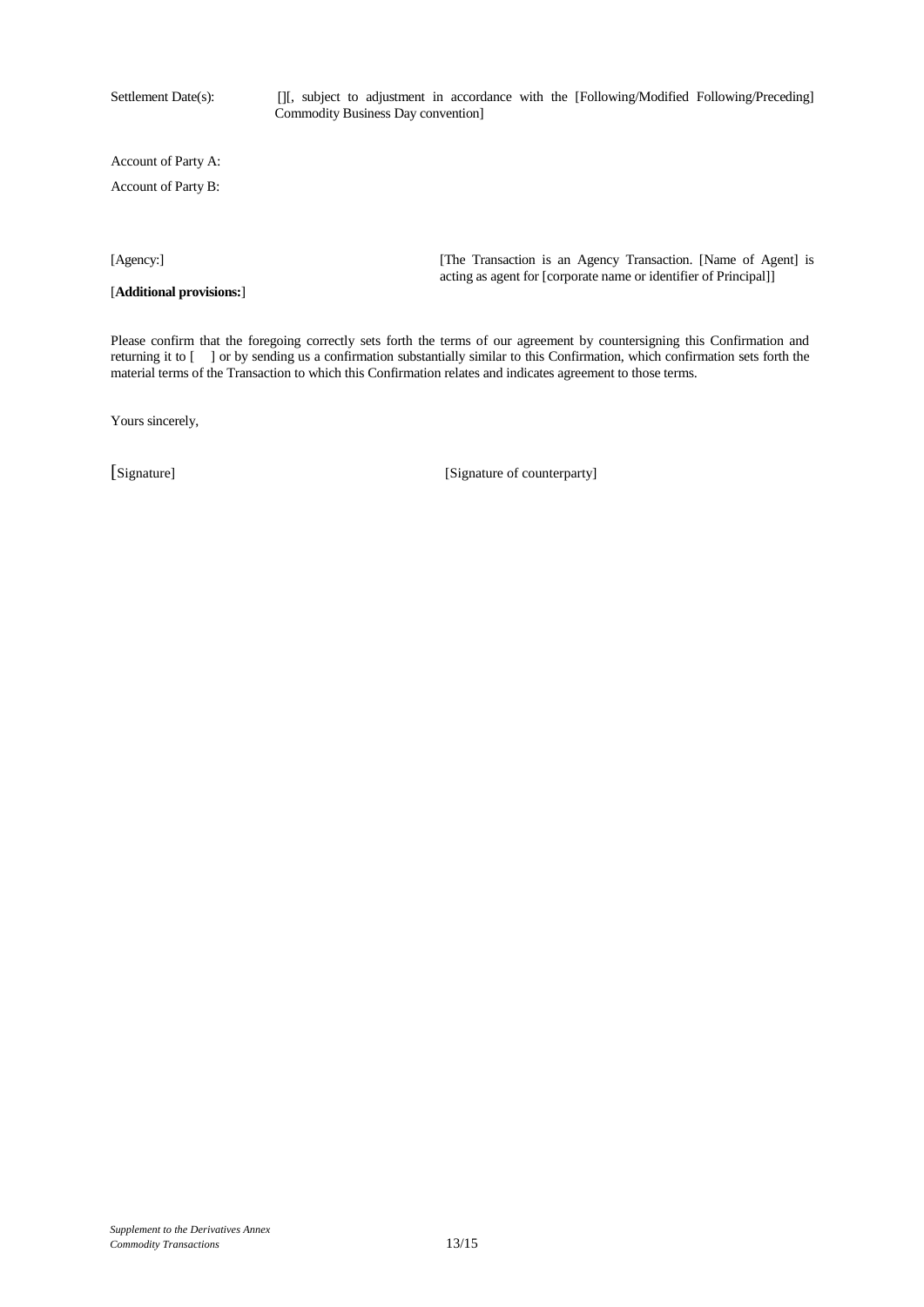#### **Suggested Form of Confirmation of a Commodity Cap, Floor or Collar**

To: From: Date:

We refer to our telephone conversation and hereby confirm our agreement to enter into a Commodity [Cap / Floor / Collar] Transaction [which shall be subject to the Master Agreement for Financial Transactions published by the Czech Banking Association and entered into between us on …... This Confirmation is a Confirmation in the Sense of Section 2(2) of the General Provisions. Unless expressly defined in this Confirmation, capitalized terms have the same meaning as in the Master Agreement.]. The terms of the Transaction are as follows:

#### **General Terms:**

| Reference Number:                                    | $[] \centering \includegraphics[width=0.47\textwidth]{images/TrDiM-Architecture.png} \caption{The 3D (top) and 4D (bottom) are shown in the left and right.} \label{TrDiM-Architecture}$                                                                                                                                                                                                                                                                                                                                                                                                                                                                                                                                                                                                                         |
|------------------------------------------------------|------------------------------------------------------------------------------------------------------------------------------------------------------------------------------------------------------------------------------------------------------------------------------------------------------------------------------------------------------------------------------------------------------------------------------------------------------------------------------------------------------------------------------------------------------------------------------------------------------------------------------------------------------------------------------------------------------------------------------------------------------------------------------------------------------------------|
| Trade Date:                                          | $[] \centering \includegraphics[width=0.47\textwidth]{images/TrDiM1.png} \caption{The 3D (black) model for a different region of the left and right. The 3D (black) model is shown in Fig.~\ref{fig:1}, (a) and (b) and (c) are shown in Fig.~\ref{fig:1}, (b) and (c) are shown in Fig.~\ref{fig:1}, (c) and (d) are shown in Fig.~\ref{fig:1}, (d) and (e) are shown in Fig.~\ref{fig:1}, (e) and (f) are shown in Fig.~\ref{fig:1}, (f) and (g) are shown in Fig.~\ref{fig:1}, (g) and (h) are shown in Fig.~\ref{fig:1}, (h) and (i) are$                                                                                                                                                                                                                                                                    |
| <b>Effective Date:</b>                               | $[] \centering \includegraphics[width=0.47\textwidth]{images/TrDiM1.png} \caption{The first two different values of $D \sim 10^{-4} $eV$ (in the right) and the second two different values of $D$ (in the right) and the third two different values of $D$ (in the right) and the third two different values of $D$ (in the right) and the third two different values of $D$ (in the right) and the third two different values of $D$ (in the right) and the third two different values of $D$ (in the right) and the third two different values of $D$ (in the right) and the third two different values of $D$ (in the right) and the third two different values of $D$ (in the right) and the third two different values of $D$ (in the right) and the third two different values of $D$ (in the right) and$ |
| Termination Date:                                    | $[] \centering \includegraphics[width=0.47\textwidth]{images/TrDiM1.png} \caption{The first two different values of $D^2$-error of the estimators in the right, and the second two different values of $D^2$-error of the right, respectively.} \label{TrDiM1}$                                                                                                                                                                                                                                                                                                                                                                                                                                                                                                                                                  |
| Party A [Company name, ID, registered office]:       |                                                                                                                                                                                                                                                                                                                                                                                                                                                                                                                                                                                                                                                                                                                                                                                                                  |
| Party B [Company name, ID, registered office]:       |                                                                                                                                                                                                                                                                                                                                                                                                                                                                                                                                                                                                                                                                                                                                                                                                                  |
| Seller:                                              | Party [A/B]                                                                                                                                                                                                                                                                                                                                                                                                                                                                                                                                                                                                                                                                                                                                                                                                      |
| Buyer:                                               | Party [B/A]                                                                                                                                                                                                                                                                                                                                                                                                                                                                                                                                                                                                                                                                                                                                                                                                      |
| Commodity:<br>$[$                                    |                                                                                                                                                                                                                                                                                                                                                                                                                                                                                                                                                                                                                                                                                                                                                                                                                  |
| [Total Notional Quantity:                            | [Amount in numerals] [Units of Commodity]]                                                                                                                                                                                                                                                                                                                                                                                                                                                                                                                                                                                                                                                                                                                                                                       |
| [Notional Quantity per<br><b>Calculation Period:</b> | [Amount in numerals] [Units of Commodity]] <sup>48</sup>                                                                                                                                                                                                                                                                                                                                                                                                                                                                                                                                                                                                                                                                                                                                                         |
| [Calculation Period(s):                              | $[]$                                                                                                                                                                                                                                                                                                                                                                                                                                                                                                                                                                                                                                                                                                                                                                                                             |
| [Settlement] [Payment] Date(s):                      | [Following/Modified<br>adjustment in<br>accordance<br>with<br>$[$ [ $\overline{)}$ $[$<br>subject<br>the<br>to<br>Following/Preceding] Commodity Business Day convention] <sup>49</sup>                                                                                                                                                                                                                                                                                                                                                                                                                                                                                                                                                                                                                          |
| [Common Pricing:                                     | [Applicable]] <sup>50</sup>                                                                                                                                                                                                                                                                                                                                                                                                                                                                                                                                                                                                                                                                                                                                                                                      |
| Premium Details: <sup>51</sup>                       |                                                                                                                                                                                                                                                                                                                                                                                                                                                                                                                                                                                                                                                                                                                                                                                                                  |
| Premium:                                             | [[Premium per Unit:]]                                                                                                                                                                                                                                                                                                                                                                                                                                                                                                                                                                                                                                                                                                                                                                                            |
| Premium Payment Date(s):                             | $\begin{bmatrix} 1 \end{bmatrix}$                                                                                                                                                                                                                                                                                                                                                                                                                                                                                                                                                                                                                                                                                                                                                                                |
| <b>Floating Amount Details:</b>                      |                                                                                                                                                                                                                                                                                                                                                                                                                                                                                                                                                                                                                                                                                                                                                                                                                  |
| [Cap/Floor] Price:                                   | $[] \centering \includegraphics[width=0.47\textwidth]{images/Transr1.png} \caption{The 3D (black) model for the 3D (black) model. The 3D (black) model is shown in the left panel.} \label{fig:class}$                                                                                                                                                                                                                                                                                                                                                                                                                                                                                                                                                                                                           |
| [Floating Price:                                     | $[]$                                                                                                                                                                                                                                                                                                                                                                                                                                                                                                                                                                                                                                                                                                                                                                                                             |

<span id="page-13-0"></span><sup>&</sup>lt;sup>48</sup> The parties may specify a different Notional Quantity per Calculation Period for each party. In addition, the parties may specify a different Notional Quantity (or a formula for determining that Notional Quantity) for each Calculation Period.<br><sup>49</sup> If it is contemplated that the Payment Dates for (i) the Fixed Amount Payer and the Floating Amount Payer and the Floating Amount Paye

*Supplement to the Derivatives Annex*

<span id="page-13-1"></span>Amount Payer, as applicable, will not match, include such dates for the parties in (i) the Fixed Amount Details and the Floating Amount Details sections or in (ii) each of the Floating Amount Details sections of the Confirmation rather than at this point in the Confirmation.<br><sup>50</sup> Common Pricing may be relevant for a Transaction that references more than one Commodity Reference Price.

<span id="page-13-2"></span>Applicable, it will be deemed not to apply.<br><sup>51</sup> For a collar transaction there would be in certain instances no Premium Details. Instead, one party would pay a Floating Amount based on a cap price and the

<span id="page-13-3"></span>other party would pay a Floating Amount based on a floor price. Separate Floating Amount Details would need to be included for each party.